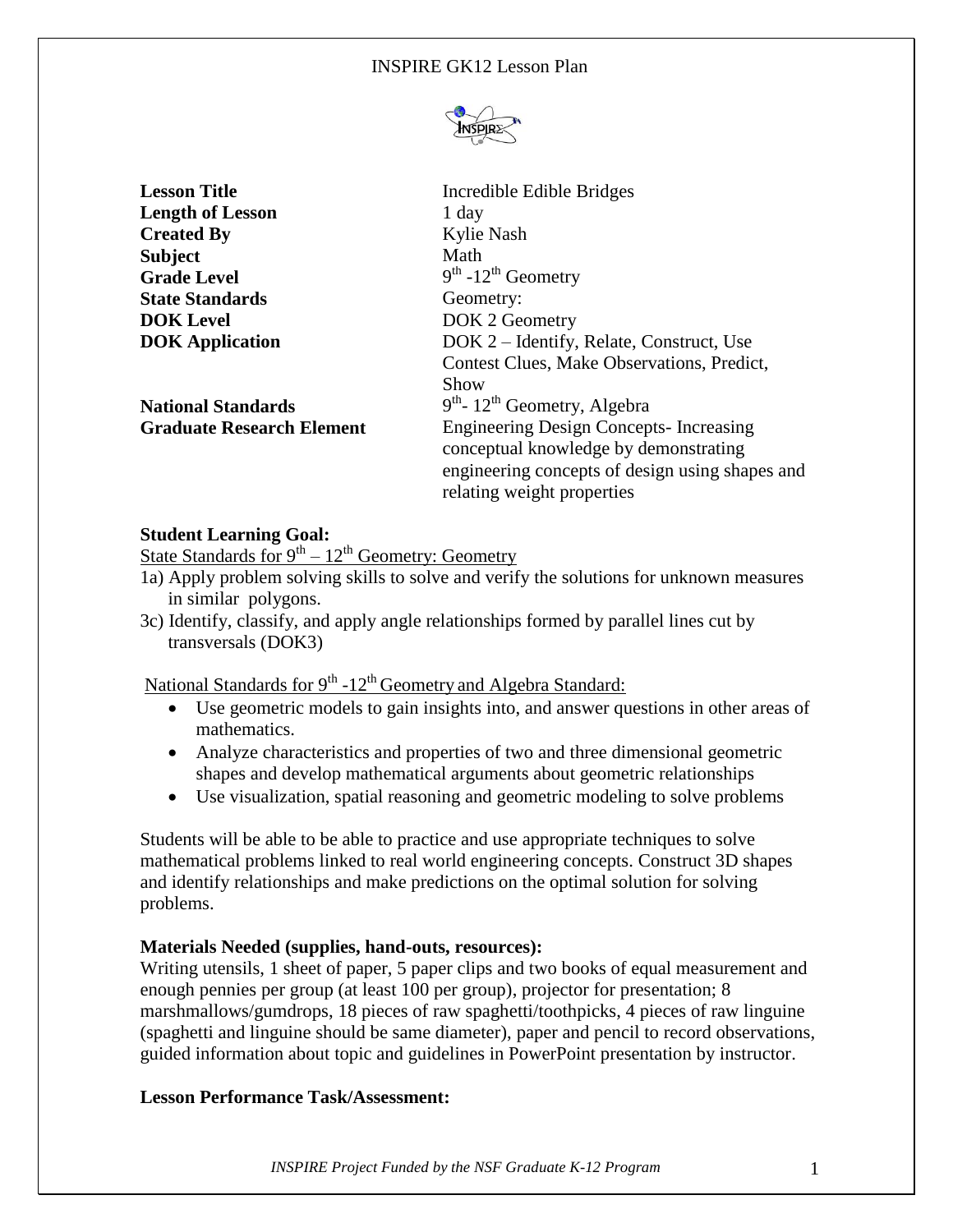

Students will build two styles of bridge demonstrating their understanding of various shapes and the strengths of those various shapes. Students will be able to practice constructing 3D shapes, understand the symmetry of the design, and predict how much weight the different shapes are able to hold.

# **Lesson Relevance to Performance Task and Students:**

Allowing students to construct bridges based on their design ideas will help build their critical thinking skills and enhance their problem solving skills for determining how to make the structure able to hold the most weight. Simulating real world applications will help strengthen math skills and engineering design concepts to students as well as how math, specifically geometry can be applied to real world applications. Increase understanding the function follows form of how different geometric shapes and designs are stronger than others. Through the use of hands on activities to synthesize and interpret concepts learned in the classroom.

## **Anticipatory Set/Capture Interest:**

Students will be divided into groups of 3 to 4 and told that they are part of a team of civil engineers and have been selected to participate in a contest to build the cities next bridge. The team with the best design, able to hold the most weight will win the contest and their bridge will be built in the city with their names written on the bridge. Students will then be introduced to different bridge styles by showing photos of existing bridges and showing different construction types as well as what kinds of conditions need to be considered when building a bridge.

## **Guided Practice:**

The instructor will give an introduction to types of bridges and discuss how the weight is distributed on the various types of bridges based on the particular shape of the bridge. Then the instructor will pose questions concerning engineering design considerations for various structures, symmetry, shapes and weight distribution of the different shapes. The instructor will discuss how this application can be applied to other real world applications. The instructor will also lead the discussion using the questions listed below:

- 1.How many of you know what a civil engineer or structural engineer does?
- 2.What shapes are used to build bridges?
- 3.Required clearances. Do boats need to go under the bridge?
- 4.How many lanes? What will go over the bridge?
- 5.What materials/technology is available?
- 6.Environmental and Weather related conditions and impact.

The instructor will then provide the guidelines and rules for building the bridge described below.

Guidelines:

Bridge must span 8.5 inches.

*INSPIRE Project Funded by the NSF Graduate K-12 Program* 2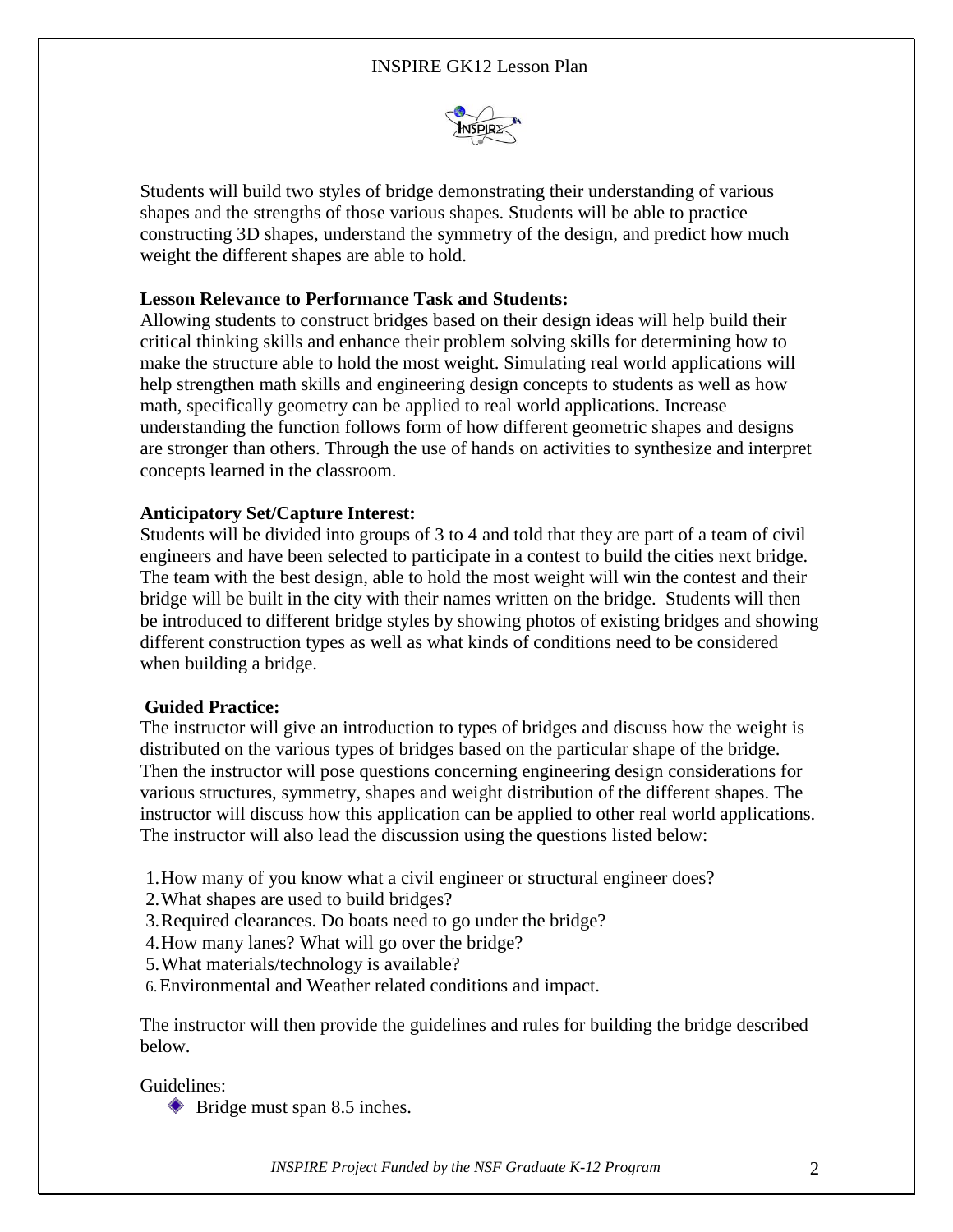### INSPIRE GK12 Lesson Plan



- $\bullet$  Nothing will go under the bridge.
- $\bullet$  The bridge must span 2 books.
- ◆ The bridge must hold 100 pennies.

#### **Rules:**

- You may fold, wrap, crease, or roll your sheet of paper in any way (used to hold pennies only).
- All pennies must be suspended between the two books.

The students will be instructed to build their bridges based on the above guidelines and rules. Each team will add pennies to their bridge one at a time until the bridge collapses. Record the number of pennies the bridge held until it collapsed. After the students shave built their bridges then the instructor can lead the discussion on why their bridges collapsed as well as how many pennies each held before it collapsed. The instructor or student can report each team's number of pennies on the board, to keep the completion going.

Many students should not be able to hold 100 pennies. The instructor should introduce the idea of the accordion style models and cross or lattice styles (triangle patterns) of bridge building to better hold the pennies for the bridge. The instructor should reinforce the idea of how triangles are the strongest shapes and how several together are even stronger. Then the instructor should instruct them to build a new bridge based on the different styles and see what happens. The goal is to hold more than 100 pennies. The students can also try other styles such as lattice cross sections (triangle patterns) and count the number of cross section needed to reinforce the bridge. If students try the accordion style then count the number of folds and number of pennies ratio to see a pattern.

\*\*Students can be given several sheets of paper to keep trying their designs, but check to make sure only one sheet is being used at a given time for both parts of the activity.

\*\* Students should record weights, number of pennies or number of paper folds and design styles to share with their classmates and the best design should win a prize for the group.

#### **Independent Practice:**

A. Students will divide into groups and first build bridges based on any style and shape they choose, using one of the initial 4 shapes described by teacher. Each team will add pennies to their bridge one at a time until the bridge collapses. Record the number of pennies the bridge held until it collapsed. Students will discuss why their bridges collapsed with the number of pennies it held. They should recognize that their bridge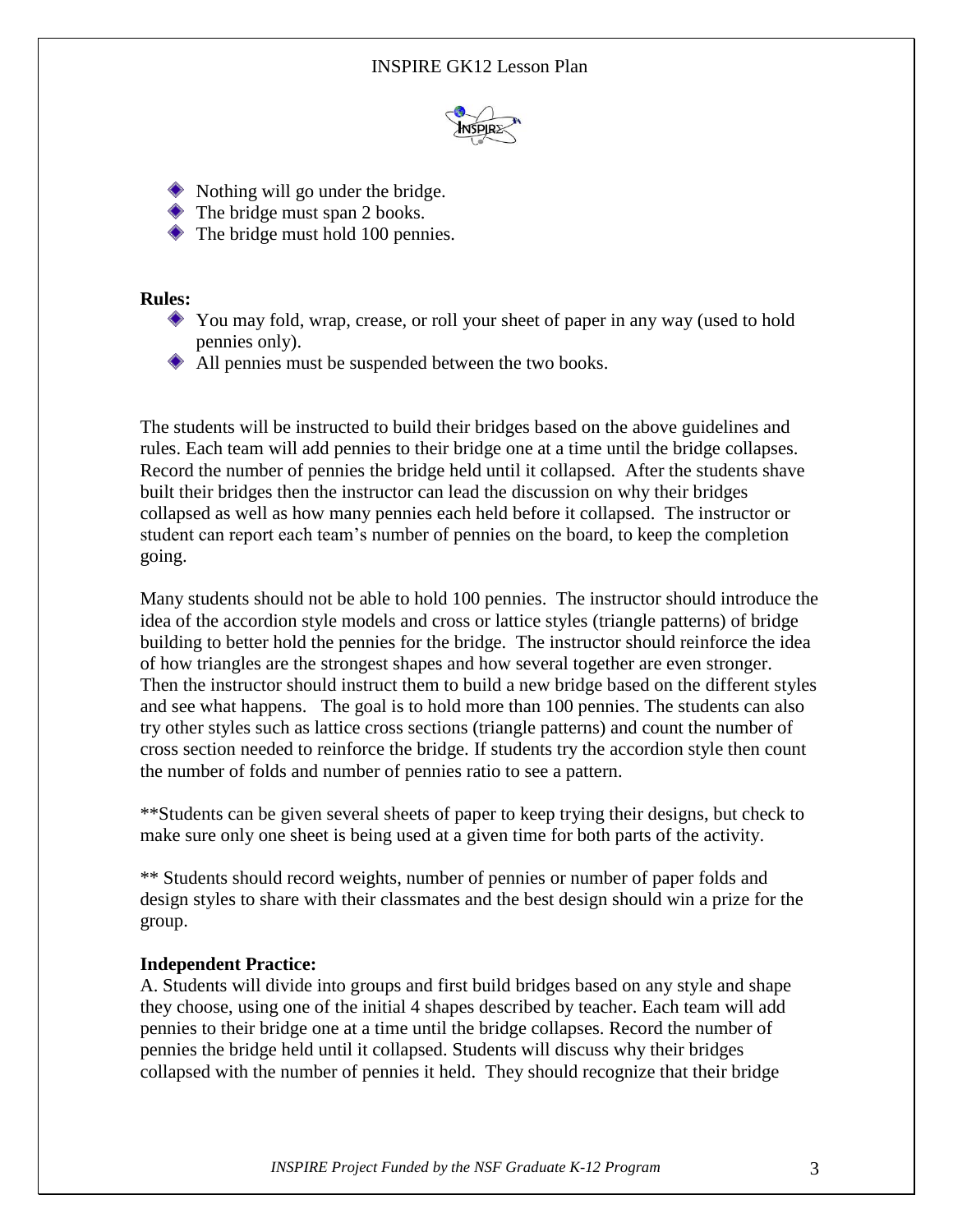## INSPIRE GK12 Lesson Plan



structures don't have an even distribution of support. The winner can be determined by calculating the number of pennies and team with the highest number wins.

B. Once the students have been introduced to the accordion style/cross lattice bridge style, then they will build new bridges based on these criteria to determine the max number of folds in the paper holds the most pennies or max number of cross sections. The teams for the groups can be kept the same as the first part of the activity and they compete to win for the highest number of folds and pennies and or cross sections and pennies. The teams may also be grouped into specific teams shown below depending on time not to determine a winner or get a prize. Either team will add pennies to their bridge until the bridge collapses and report the number of pennies and number of folds the structure held before it collapsed.

### **Remediation and/or Enrichment:**

#### Remediation:

Individual IEP, shorten activity and let students build bridges using only either only the 4 types of bridge designs or the accordion style and discuss the reasons for success or failure, individual assistance. They will add pennies to their bridge until the bridge collapses and report the number of pennies or number of folds the structure held before it collapsed.

#### Enrichment:

This activity can be extended to algebra concepts such as regression

#### **Check(s) for Understanding:**

1. Discuss the connections between styles of bridges and weight.

2. Discuss the relationship between the style of bridge and numbers of pennies the object can hold. Did the pennies work better in the center or evenly?

3. Discuss the differences between the 4 traditional style bridge types and the accordion style cross/lattice style designs

4. What shape is the strongest?

5. How do you think the results will change if you use linguine for the bridge instead?

6. Test your hypothesis by repeating the experiment with the linguine as the bridge.

7. Was the round (spaghetti) or flat (linguine) shape stronger?